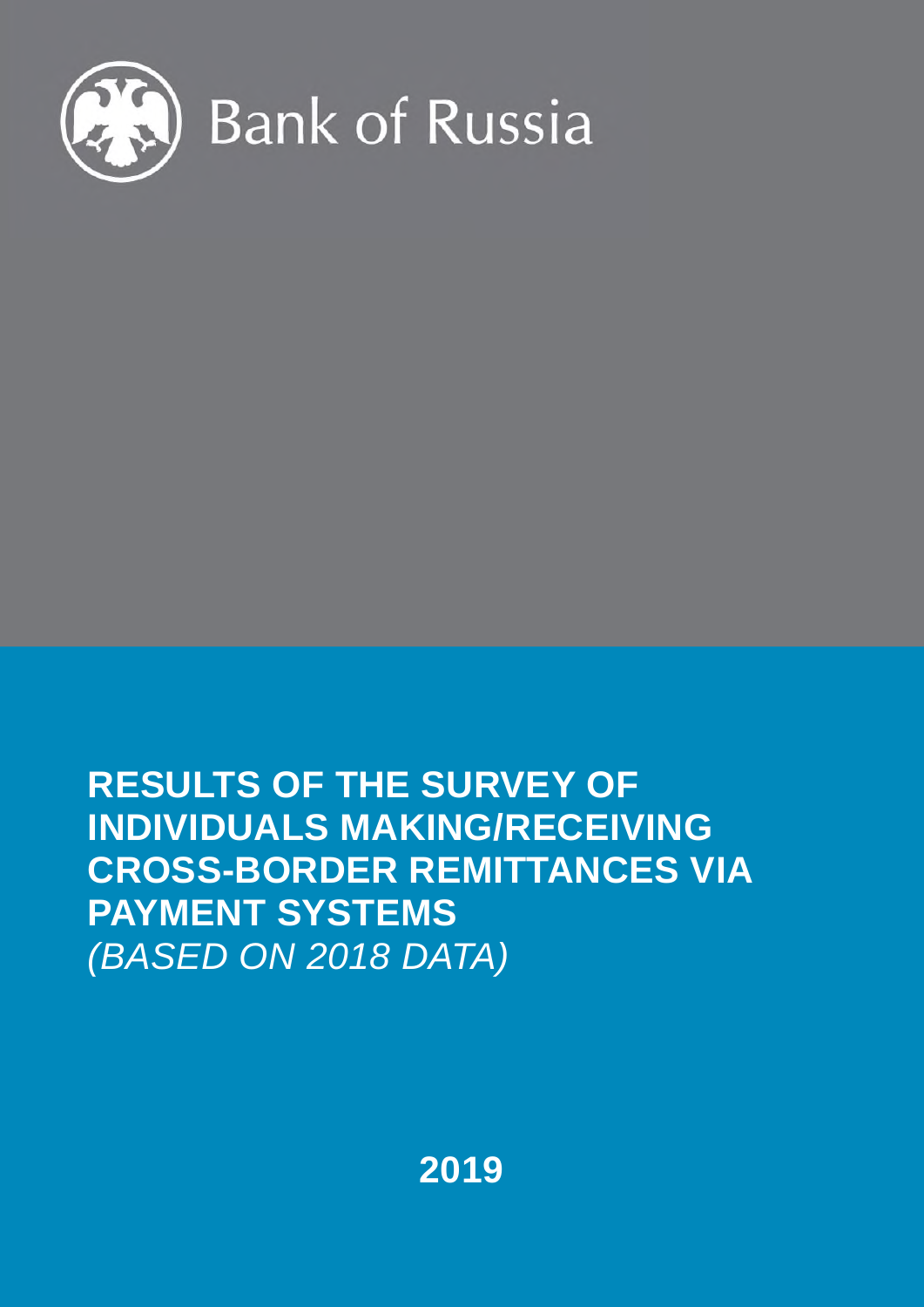2018 saw a continued recovery of cross-border remittances flow from advanced economies to medium and low-income developing countries, which had started the year before. After a 1.6% drop in the volume of transactions in 2016, the amount of money transfers increased by 8.8% in 2017 and by 9.6% in 2018.

In 2018, the Russian Federation, as in previous years, maintained a significant role in the global market of cross-border remittances being the most important source of remittances to the CIS countries. Remittances of individuals from the Russian Federation to the CIS countries accounted for approx. 2.5% of the total volume of remittances of households to developing countries.

After a deep decrease in 2015 and stagnation in 2016, 2017 saw a 27.4% growth of remittances of individuals from the Russian Federation to the CIS countries. In 2018, the growth rate was 2.9%.



The volume of remittances of individuals from the Russian Federation to the CIS countries increased in 2018 compared to 2017 reaching \$13.3 billion.

During the recent years, it has become increasingly more popular for individuals to use payment systems to make remittances from the Russian Federation to the CIS countries. The share of transactions via payment systems in the total amount of cross-border remittances of individuals to the CIS countries in 2018 reached 53.2%, or \$7.5 billion. Money transfer operators are popular among labour migrants and residents of the CIS countries due to, among other

things, the relative cheapness and simplicity of money remittances.

The most important recipient countries of Russian money transfers to the CIS were Uzbekistan, Kyrgyzstan, Tajikistan, and Armenia. Their total share in 2018 was \$5.7 billion, or 76.3% of the aggregate volume of remittances of individuals to the CIS countries.

At the same time, the amount of remittances of individuals to non-CIS countries in 2018 dropped by 7.4% to \$2.0 billion, and their share in the total volume of remittances of individuals to non-CIS countries fell by 1.2 pp to 5.8%.

In general, the volume of money transfers keeps growing. In 2018, they increased by 3.2% to \$9.5 billion, however they were still much lower than before the crisis (in 2013, they stood at \$23.6 billion; in 2014, at \$20.9 billion).

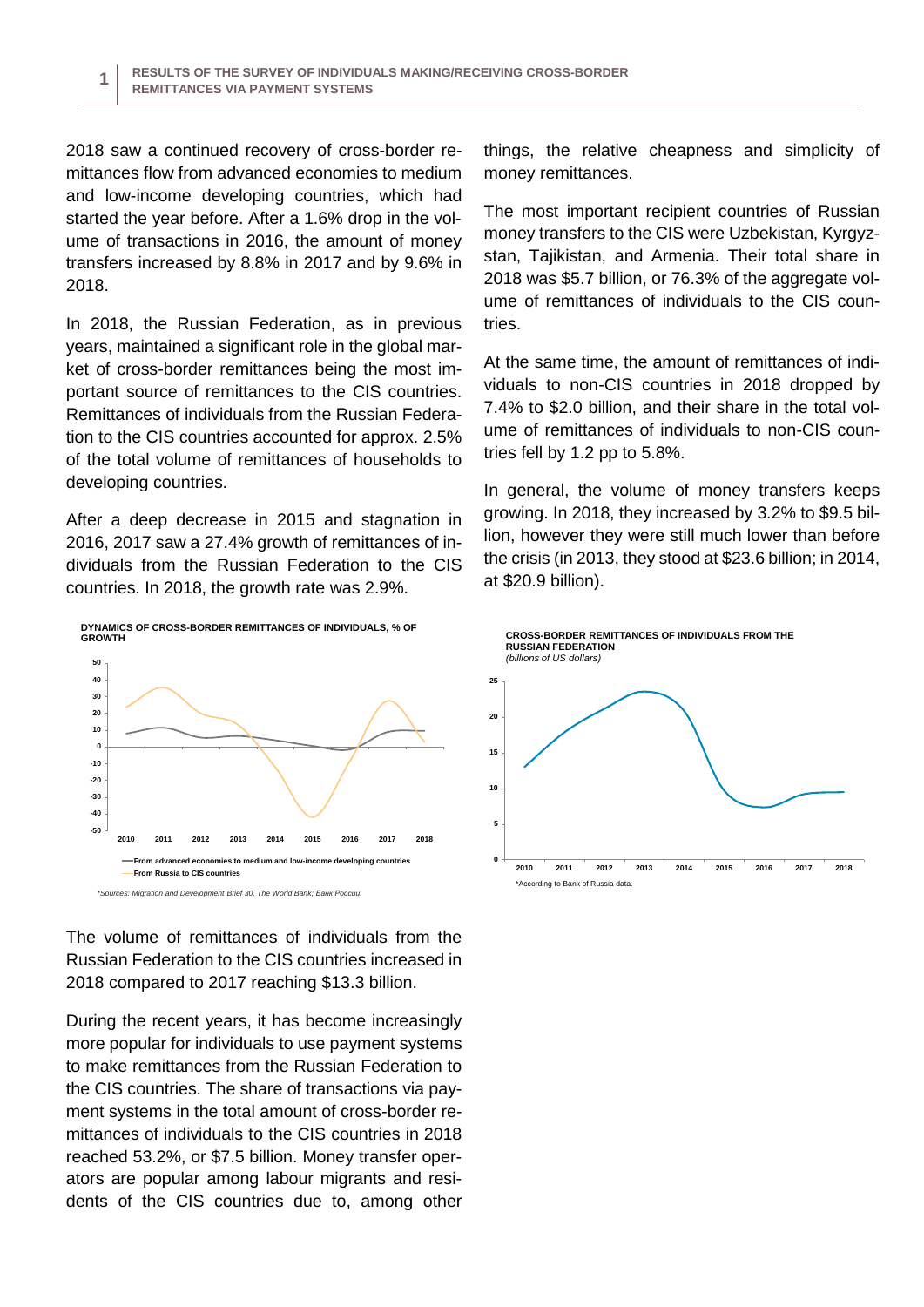According to World Bank data, in 2018, cross-border remittances of individuals from advanced economies to developing countries for the first time were nearly equal to direct investment in terms of volume in the composition of global financial flows, exceeding the size of portfolio investment, loans and resources provided to developing countries as part of official development assistance. According to the forecast of World Bank experts, in 2019, the amount of cross-border remittances will exceed that of direct investment inflows to developing countries.

In 2018, the total volume of cross-border remittances sent to medium and low-income developing countries was \$529 billion. The growth of remittances to developing countries was registered in all regions of the world. The inflow to South Asian countries saw the most dynamic growth, both in absolute and in relative terms, increasing by \$14 billion or by 12.3%.

In 2018, the main recipients of remittances were individuals in the Asia Pacific region (\$143 billion) and South Asia (\$131 billion); they accounted for over one-half of all remittances to individuals in developing countries. Remittances to recipients in Latin America and the Caribbean totalled \$88 billion; in East and North Africa – \$62 billion; in Europe and Central Asia – \$59 billion.

Amid the improving global economic situation in 2019, World Bank experts estimate that the amount of global remittances of individuals will continue to increase but at a slower pace. It is expected that the amount of remittances to individuals in developing countries will increase in 2019 by 4.0% to \$550 billion.

*MIGRATION AND REMITTANCES, Recent Developments and Outlook, The World Bank, April 2019*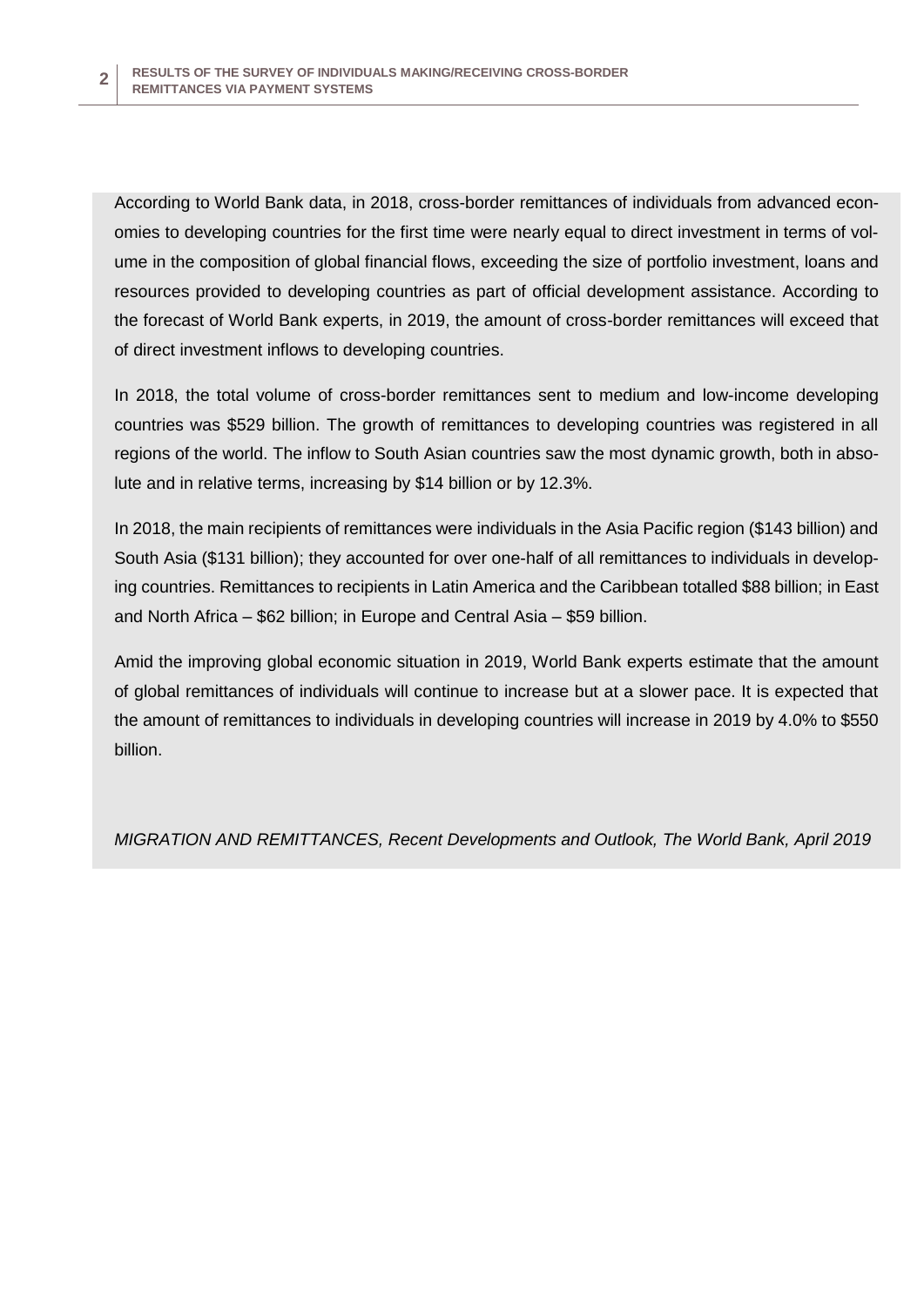#### **I. REMITTANCES FROM RUSSIA**

According to the results of the 2018 H1 and H2 survey of individuals who make cross-border remittances via payment systems (the Survey), the vast majority of respondents sent remittances from the Russian Federation  $(75.3\%$ <sup>1</sup> of total responses). 65.2% of senders stated that they were not residents of the Russian Federation.

Transfers for current expenses of a family accounted for nearly one third of the composition of remittances from Russia by purpose. In 2018, their share increased to 62.0% from 60.4% in 2017. Most respondents who noted that purpose of remittances were non-residents of the Russian Federation (71.7%). Payments for services, including medical treatment, education, tourism, and other services, accounted for 4.3% (9.4% in 2017); loans repayments and interest payments  $-1.9\%$  (2.2%); payments for goods  $-4.7\%$  $(3.9\%)$ ; other remittances  $-27.0\%$  (24.1% in the previous year).<sup>2</sup>



The analysis of remittances currency composition based of the results of the survey showed, as in previous years, the domination of three currencies: Russian rubles, US dollars and euros (48.5%, 47.3% and 2.3% respectively). At the same time, the relative weight of Russian rubles and euros continued to fall:

 $\overline{a}$ 

in 2018, their shares declined compared to the preceding year by 2.5 pp and 0.4 pp respectively, while the share of the US dollar grew by 2.4 pp. The share of other currencies also increased (by 0.5 pp), but still remained low at 1.9%.



Based on the results of the 2018 survey, the majority of respondents who made remittances in Russian rubles (75.5%) stated that the amount of their transaction did not exceed the equivalent of \$300 (76.9% in 2017). The range of \$300–600 accounted for 6.2% of remittances (5.7% in the previous year); \$600–2,000 – 15.3% (14.4%); the relative weight of remittances over \$2,000 remained at the 2017 level of 3.0%.



As the year before, amounts of US dollar remittances outflows were significantly larger. The range of up to

 $1$  Here and elsewhere the average weighted values for two surveys performed in 2018 are provided. The weighted average values for two surveys performed in 2017 are used for comparison. The number of questionnaires received for each survey is used for determining weights.

<sup>&</sup>lt;sup>2</sup> In certain cases, there may be discrepancies between the total and the sum of the components due to rounding.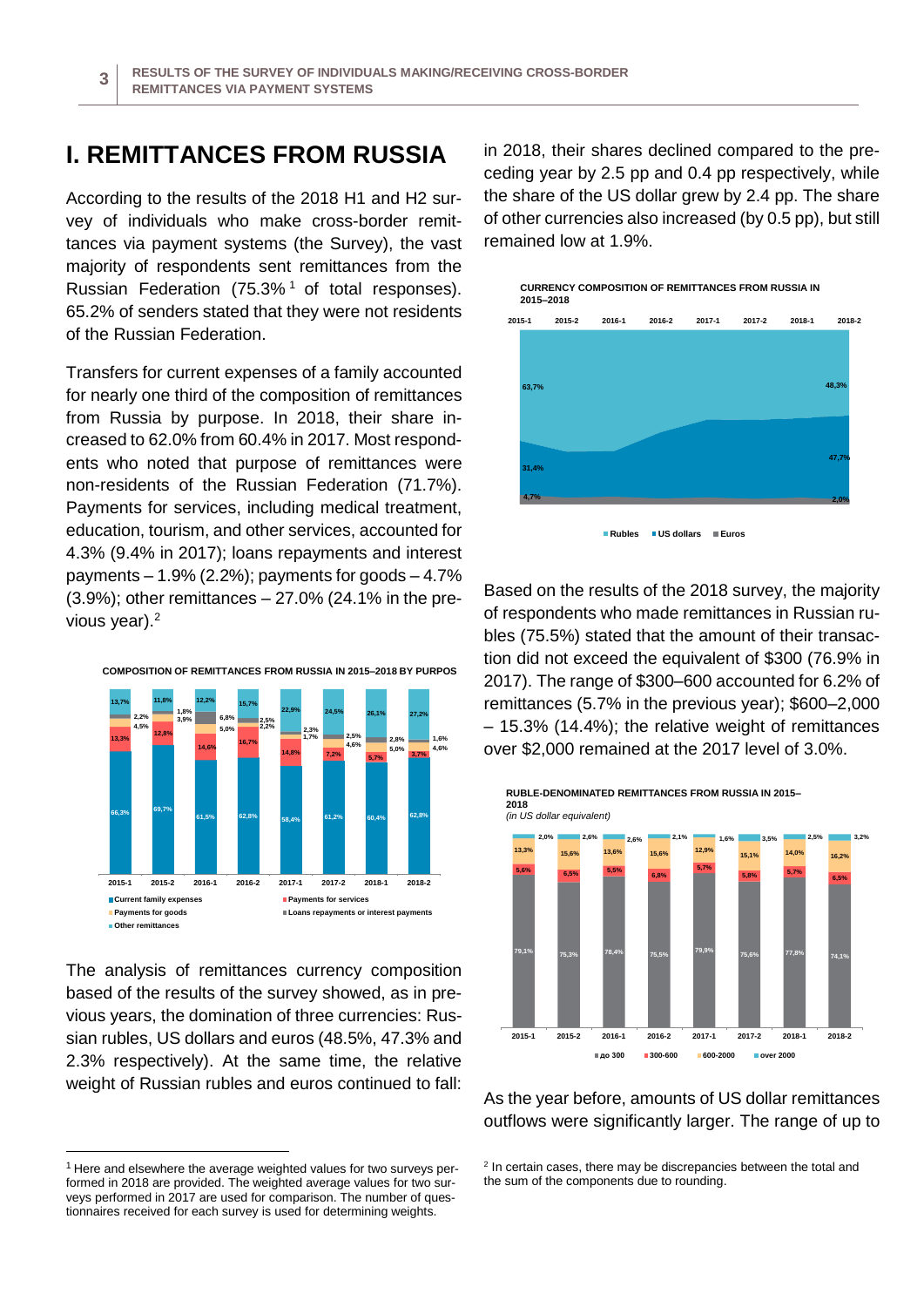\$300 accounted for 43.8% of remittances from the country (43.0% in 2017). The range of \$300–600 accounted for 24.1% of remittances outflows (21.7% in 2017). Large remittances (over \$600) amounted to about one third of all transactions in US dollars (32.1%).



According to the survey results, in the geographical structure of the remittances outflows, the main recipient countries of remittances from Russia were: Uzbekistan (37.6%); Ukraine (15.3%); Tajikistan (10.9%); Kyrgyzstan (9.8%); Armenia (9.5%); Azerbaijan (5.5%), Georgia (3.9%), Moldova (3.6%), and China (1.4%). Other countries together accounted for 2.6% of remittances outflows. Respondents who stated that they were not residents of Russia primarily made remittances to Uzbekistan (34.1% of the total volume of remittances to the country), Tajikistan (8.8%), and Kyrgyzstan (6.5%).



Among the respondents of the 2018 survey, the relative share of remittances senders using payment systems' services for one year decreased, compared to 2017, from 33.1% to 32.0%. In contrast, the share of survey participants who carried out remittances' transactions for two years increased over the same period from 25.9% to 27.2%. The share of remittance senders using the services of payment systems for more than three years increased from 35.3% to 40.9%. None of the respondents who took part in the 2018 survey stated that they had been using payment systems' services for the first time.

**PERIOD OF PAYMENT SYSTEMS USE BY SENDERS**



Based on the results of the survey, 25.4% of remittances' senders stated that they visited a family abroad at least once a month (28.6% the year before); 21.8% – once in six months (15.7%); 37.7% – once a year (36.4%); and 15.1% – once in two years and less frequently (19.2%). When visiting their family and relatives, 14.8% of respondents stated that they took up to ₽3,000 in cash with them (25.5% in 2017); 27.7% – ₽3,000–10,000 (25.4%); 25.7% – ₽10,000–30,000 (22.7%); 15.6% – ₽30,000–50,000 (13.3%); and 7.8% over ₽50,000 (6.0%). That said, 8.4% of survey participants stated that they did not carry any cash with them (7.1% in 2017).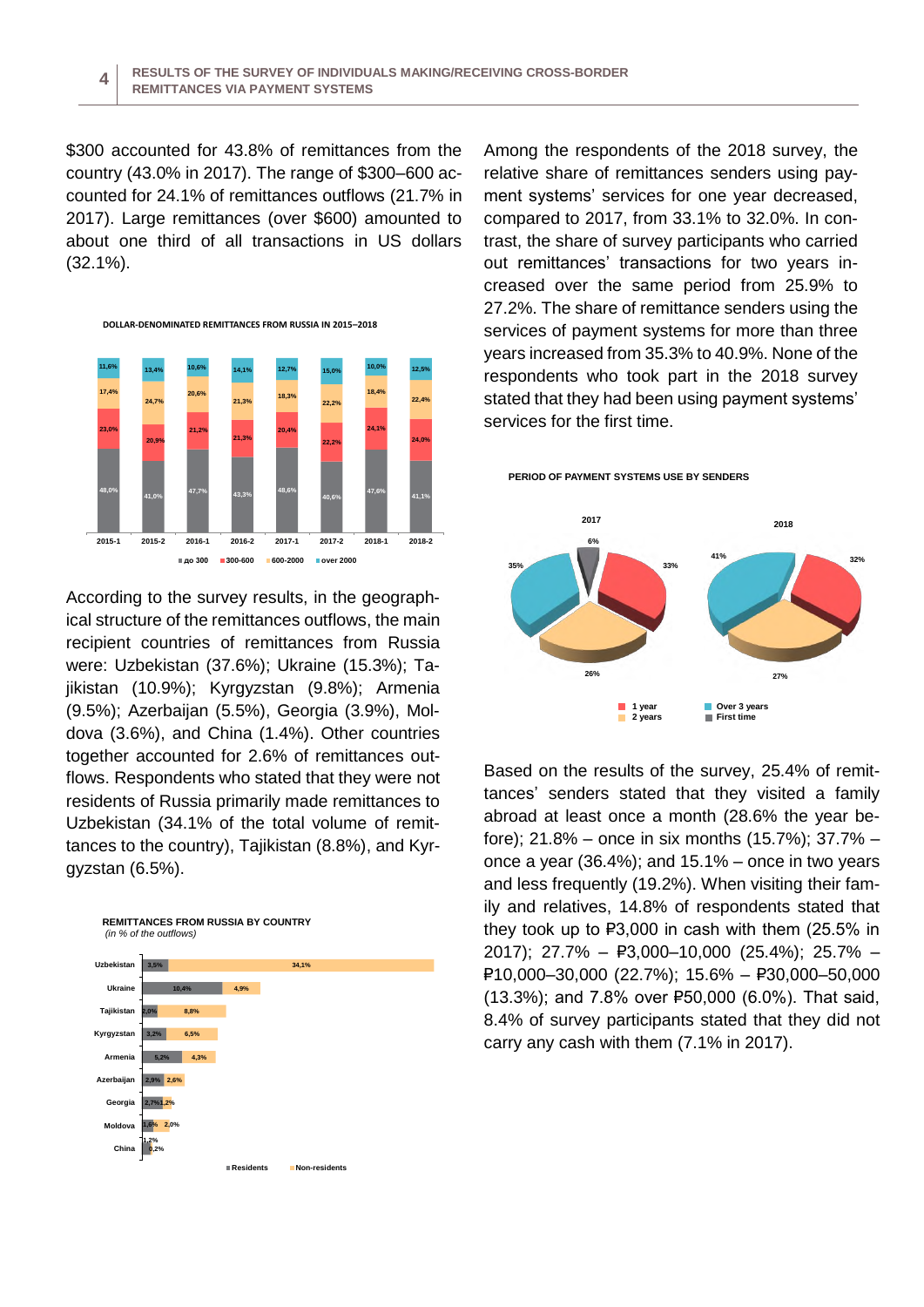### **II. REMITTANCES TO RUSSIA**

In the composition of participants of the 2018 survey, the relative share of recipients of remittances to the Russian Federation amounted to 24.7% (32.0% in the previous year). Most of them (42.6%) were nonresidents.

In the composition of the inflows by purpose, like with the outflows, daily households expenses remained the key purpose: in 2018, its share rose to 46.0% (compared to 44.3% the year before). Remittances received by individuals as payments for goods increased to 5.0% (3.8% in 2017); other remittances increased to 41.4% (compared to 37.7% the year before). At the same time, remittances received as payment for services (education, medical, tourism and other services) fell to 5.8% compared to 12.2% in 2017; loans' repayments and interest payments fell to 1.8% (2.0%).



In the currency composition of remittances received, the relative weight of transactions in Russian rubles amounted to 53.7%, in US dollars – 36.8% and in euros – 7.0%. Compared to the previous year, the share of ruble and US dollar remittances grew by 2.4 pp and 2.3 pp respectively while the share of euro remittances fell by 5.1 pp. In other currencies, 0.4% of remittances were received against 2.1% in 2017.

**CURRENCY COMPOSITION OF REMITTANCES TO RUSSIA IN 2015– 2018**



Similar to remittances from the Russian Federation, payments in the amounts not exceeding \$300 prevailed in the composition of remittances inflows.

In ruble inflows, the relative weight of remittances in the US dollar equivalent not exceeding \$300 amounted to 68.2% (70.1% in 2017). The share of remittances in the range of \$300–600 was 6.5% (6.9%). The range of \$600–2,000 saw a slight increase of remittances to 19.1% (18.4% the year before); and the share of remittances over \$2,000 rose to 6.2% (4.6% in 2017).



In the composition of US dollar remittances to Russia, in 2018, 44.0% of respondents (43.7% in the previous year) received amounts less than \$300. The relative share of transfers in the range of \$300–600 fell from 24.3% to 23.5%. The share of remittances over \$600 increased from 31.9% up to 32.4%.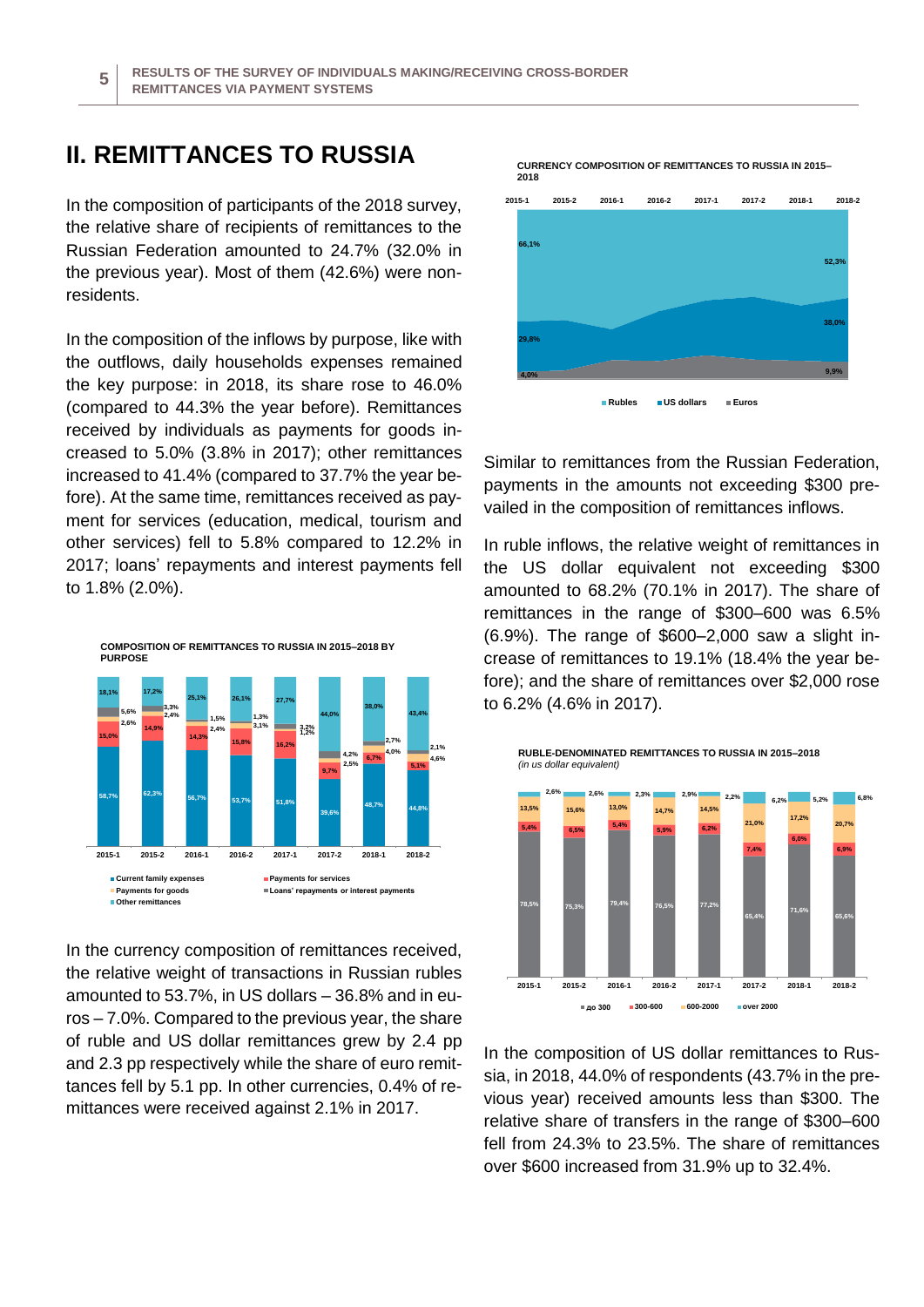

During 2018, the most important remittances' sender countries, according to the results of the survey, were Ukraine (51.8% of all remittances) with other countries far behind, in particular, Uzbekistan (8.5%), Armenia (7.3%), Kyrgyzstan (7.0%), Tajikistan (5.1%), Azerbaijan (3.9%), Moldova (2.9%), Georgia (2.5%), and China (0.7%). Other countries in aggregate accounted for 10.2% of remittances received. Remittances to non-residents were mainly received from Ukraine (21.1% of the total volume of remittances from the country), Uzbekistan (5.2%), Kyrgyzstan (3.6%), and Tajikistan (3.5%).



The share of respondents who received remittances via payment systems for one year declined in 2018 to 46.5% compared to 47.7% in 2017. In contrast, the relative weight of survey participants who used payment systems' services for two years significantly increased from 14.9% to 22.4%, with the share of those using such services for three years and more increased from 21.0% to 31.2%. None of the respondents who took part in the 2018 survey stated that they used payment systems to receive transfers for the first time.



Respondents who received remittances in the Russian Federation answered the questions about the frequency of visits by relatives and bringing cash as follows: family members visited 18.5% of respondents at least once a month (12.9% the year before); 18.8% – once in six months (9.8%); 26.1% – once a year  $(37.2\%)$ ;  $36.7\%$  – once in two years and less frequently (40.1%). Relatives of 34.5% of respondents brought up to ₽3,000 (60.6% the year before); 20.8% – ₽3,000–10,000 (12.9%); 17.1 – ₽10,000– 30,000 (9.2%); 9.7% – ₽30,000–50,000 (6.2%); 6.5% – over ₽50,000 (4.1%); and 11.3% of survey participants stated that their family members did not bring any cash with them (7.0% in 2017).

**PERIOD OF PAYMENT SYSTEMS' USE BY RECIPIENTS**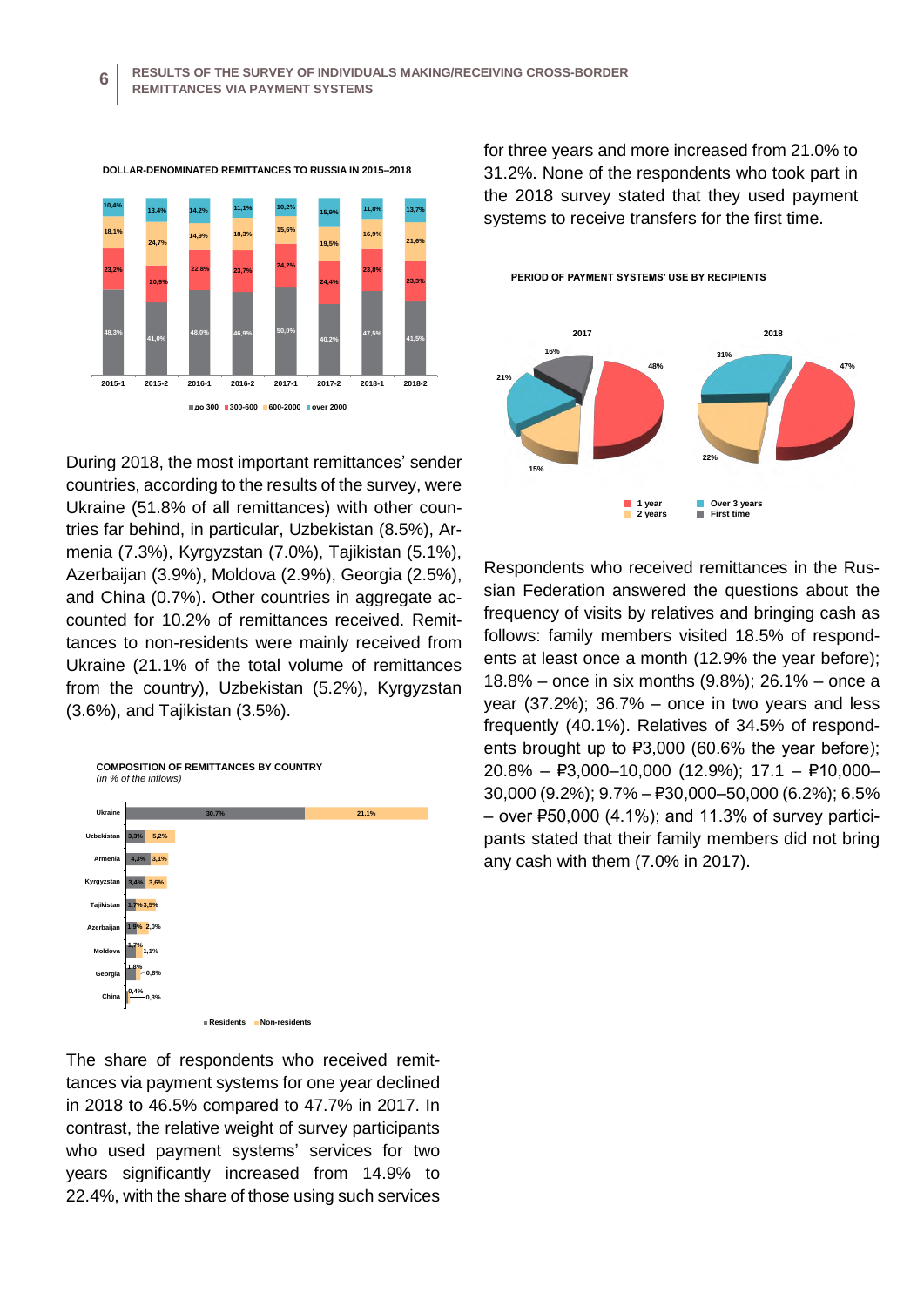## Appendix

## **Survey procedure**

Since 2012, the Bank of Russia and major payment systems have conducted a survey of cross-border remittance senders and receivers twice a year. This review looks at the results of the survey conducted in 2018: between 12 and 16 February and between 20 and 24 August.

The main purpose of the survey is determining the composition of remittances by purpose and receiving additional information about senders/recipients to improve the methodology of calculation of aggregates of cross-border transactions of individuals<sup>3</sup> that are reflected in the balance of payments of the Russian Federation within the categories of personal transfers<sup>4</sup> and personal remittances<sup>5</sup>.

The survey was voluntary and targeted at individual residents and non-residents sending money transfers from the Russian Federation abroad and receiving money transfers from abroad.

The survey was carried out strictly over the course of five business days in the service units of customers who send or receive international remittances.

For the purposes of each survey, senders/recipients filled in paper forms, either themselves or with the assistance of employees of credit institutions in the service units of which the survey was conducted.

The period of the survey (the first and the third quarters of the year) was chosen to receive the most representative cross-section of transactions given the seasonal nature of remittances.

The questionnaire contained questions in the following categories:

1. Remittance direction

 $\overline{a}$ 

2. Residential status of an individual

- 3. Remittance purpose
- 4. Remittance currency
- 5. Remittance amount range
- 6. Country of sender/recipient
- 7. Period of use of payment systems
- 8. Frequency of entries/departures for visiting a family
- 9. Range of cash sums taken when visiting a family or brought by their family members when visiting relatives

The following credit institutions, participants of payment systems, took part in the survey:

- 1. PJSC Asia-Pacific Bank
- 2. PJSC JSC Ak Bars Bank
- 3. JSC JSCB Alef-Bank
- 4. Vozrozhdenie Bank
- 5. JSC Voronezh Bank
- 6. JSC Genbank
- 7. PJSC Krayinvestbank
- 8. PJSC Uralsib Bank
- 9. PJSC SKB-Bank
- 10. TKB Bank PJSC
- 11. PJSC Promsvyazbank
- 12. JSC CB Unistream
- 13. JSCB Fora-Bank (JSC)
- 14. JSC GLOBEXBANK
- 15. JSC JSCB CentroCredit Bank
- 16. PJSC Bank VVB
- 17. CB Crocus-Bank (LLC)
- 18. PJSC JSCB Sviaz-Bank
- 19. PJSC Social Commercial Bank of Primorye Primsotsbank

The 2018 survey covered nearly twice as many individuals who made remittances than in 2017.

The correlation in the composition of remittances' senders and recipients corresponded to the similar

<sup>3</sup> Cross-border transfers of individuals - cross-border non-cash transfers of individual residents and non-residents (receipts to the account of individual residents and non-residents) effected via / without an open account by a credit institution, including transfers via payment systems. <sup>4</sup> Personal transfers cover both transfers without a quid pro quo from households residing abroad for the benefit of households residing in the

reporting country and similar transfers from residing households to recipients abroad.

<sup>5</sup> Personal transfers are household incomes from their family members residing abroad and non-resident households, which are related, as a rule, to temporary or permanent migration.